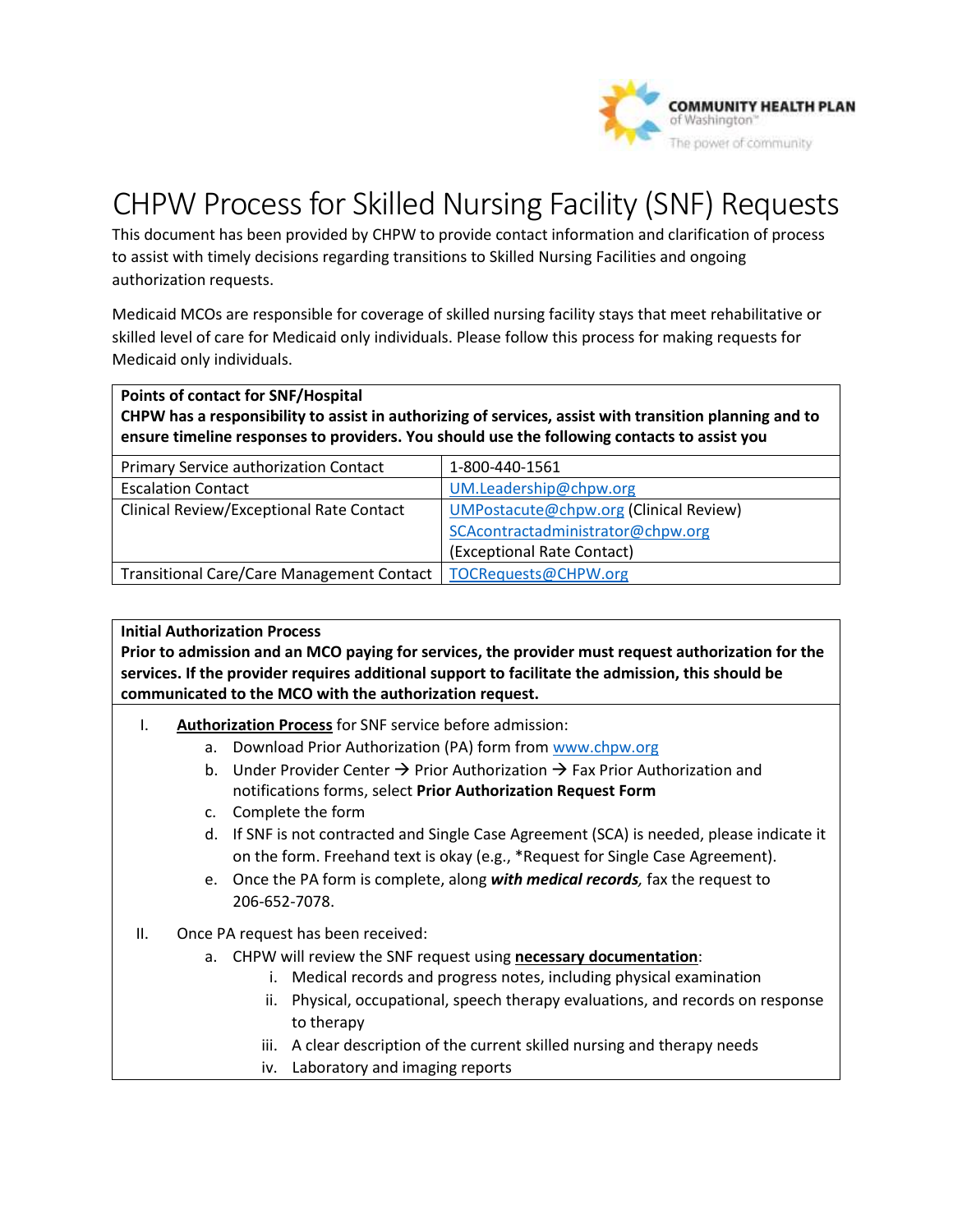- v. Details of any specific needs related to risk/trauma/culture etc. The authorization will be placed on Hold status until notification from SNF facility is received.
- vi. Other supporting medical documentation
- b. Once approved and authorized, CHPW will send an approval letter.
- c. Upon receiving notification that the member has been admitted to the SNF, CHPW will give initial approval of seven (7) days from the admission date.
- III. CHPW has staff reviewing SNF requests seven (7) days a week.
- IV. Timeliness of response is 24-48 hours upon receipt of the SNF request with supporting clinical documentation showing medical necessity.

## **Ongoing Authorization Process**

I. SNF authorization extension:

- a. Submit the most updated medical records for ongoing stay *before the end date of the authorization*. Medical records should include:
	- i. Most current medical information that shows members' progress who are receiving therapy or skilled nursing needs (ex. therapy progress notes, wound measurements, etc.).
	- ii. And, if known, include the discharge plan, date, and disposition.
- b. Fax the current medical records to 206-652-7078.
- c. Once approved and extension is authorized, CHPW will fax an approval letter to the SNF facility.
- II. CHPW has staff reviewing SNF requests seven (7) days a week.
- III. Timeliness of response is 24-48 hours upon receipt of ongoing SNF request and supporting clinical documentation.

## **Exceptional Rate Process**

**If an individual has exceptional care needs and the facility will require additional support for the admission, the following documentation and process applies.** 

It is best practice to indicate if a Single Case Agreement (SCA) is necessary on the prior authorization form if an exceptional rate request is known at the time of the initial request.

 nursing facilities should request an SCA by contacting CHPW SCA Contracting at If a Single Case Agreement (SCA) was not initially indicated on the prior authorization form, skilled [SCAcontractadministrator@chpw.org.](mailto:SCAcontractadministrator@chpw.org)

**Transitional Care** 

individual is connected to community providers for physical and behavioral health if needed.<br>CHPW obtains necessary DME and assists with locating a community setting. **CHPW is responsible to assist with the transition back to the community by helping ensure the**